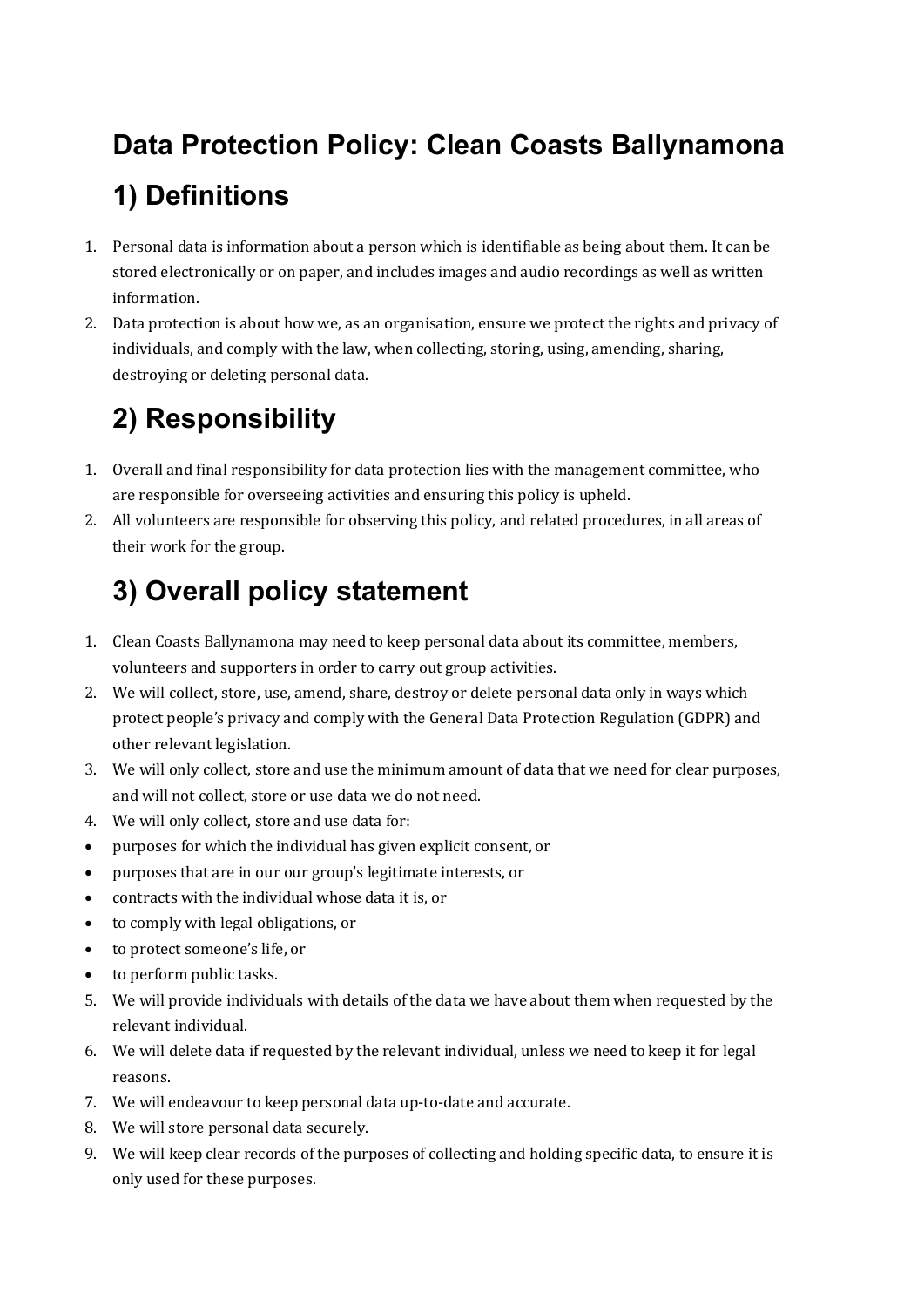- 10. We will never share personal data with third parties without the explicit consent of the relevant individual, unless legally required to do so.
- 11. We will endeavour not to have data breaches. In the event of a data breach, we will endeavour to rectify the breach by getting any lost or shared data back. We will evaluate our processes and understand how to avoid it happening again. Serious data breaches which may risk someone's personal rights or freedoms will be reported to the Information Commissioner's Office within 72 hours, and to the individual concerned.
- 12. To uphold this policy, we will maintain a set of data protection procedures for our committee and volunteers to follow.

#### **4) Review**

This policy will be reviewed every two years

Date: 18<sup>th</sup> July 2019

Treuver

Signature (Secretary).

# **Data protection procedures**

#### **1) Introduction**

- 1. Clean Coasts Ballynamona has a data protection policy which is reviewed regularly. In order to help us uphold the policy, we have created the following procedures which outline ways in which we collect, store, use, amend, share, destroy and delete personal data.
- 2. These procedures cover the main, regular ways we collect and use personal data. We may from time to time collect and use data in ways not covered here. In these cases we will ensure our Data Protection Policy is upheld.

## **2) General procedures**

- 1. Data will be stored securely. When it is stored electronically, it will be kept in password protected files. When it is stored online in a third party website (e.g. Google Drive) we will ensure the third party comply with the GDPR. When it is stored on paper it will be filed carefully in a locked filing cabinet.
- 2. When we no longer need data, or when someone has asked for their data to be deleted, it will be deleted securely. We will ensure that data is permanently deleted from computers, and that paper data is shredded.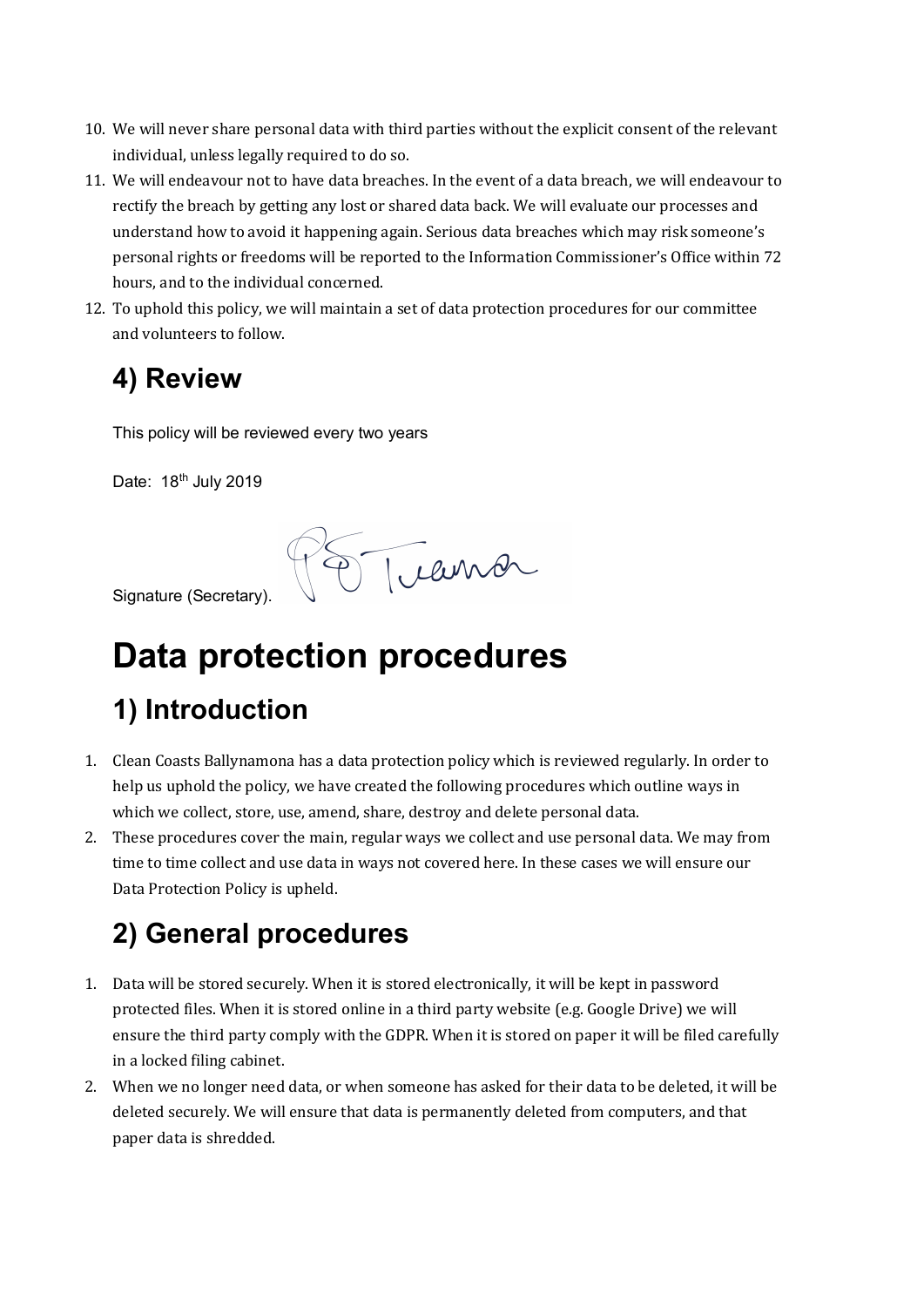3. We will keep records of consent given for us to collect, use and store data. These records will be stored securely.

## **3) Mailing list**

- 1. We will maintain a mailing list. This will include the names and contact details of people who wish to receive, publicity and fundraising appeals from Clean Coasts Ballynamona.
- 2. When people sign up to the list we will explain how their details will be used, how they will be stored, and that they may ask to be removed from the list at any time. We will ask them to give separate consent to receive publicity and fundraising messages, and will only send them messages which they have expressly consented to receive.
- 3. We will not use the mailing list in any way that the individuals on it have not explicitly consented to.
- 4. We will provide information about how to be removed from the list with every mailing.
- 5. We will use mailing list providers who store data within the EU.

## **4) Supporting individuals**

- 1. From time to time, individuals contact the Group to ask us to help them resolve an issue they are having with the council, relating to their environment.
- 2. We will request explicit, signed consent before sharing any personal details with the council or any other relevant third party.
- 3. We will not keep information relating to an individual's personal situation for any longer than is necessary for the purpose of providing them with the support they have requested.
- 4. Personal data relating to environmental issues will be stored securely by a member of the committee, and not shared among the rest of the committee or with other volunteers unless necessary for the purpose of providing the support requested.
- 5. Details relating to individual's circumstances will be treated as strictly confidential.

#### **5) Selling merchandise**

- 1. We may from time to time, make and sell merchandise featuring photos of the local neighbourhood, to help raise money for the group.
- 2. To order such, people complete an order form on our website, which includes providing a name and address for the items to be delivered to.
- 3. When ordering, people will be asked if they wish to be added to our mailing list (see section 3). If they do not opt to be on the mailing list, their details will be deleted within one month of processing their order, and will not be used for any purpose other than communicating with them about their order.

## **6) Contacting volunteers**

1. Local people volunteer for Clean Coasts Ballynamona in a number of ways.